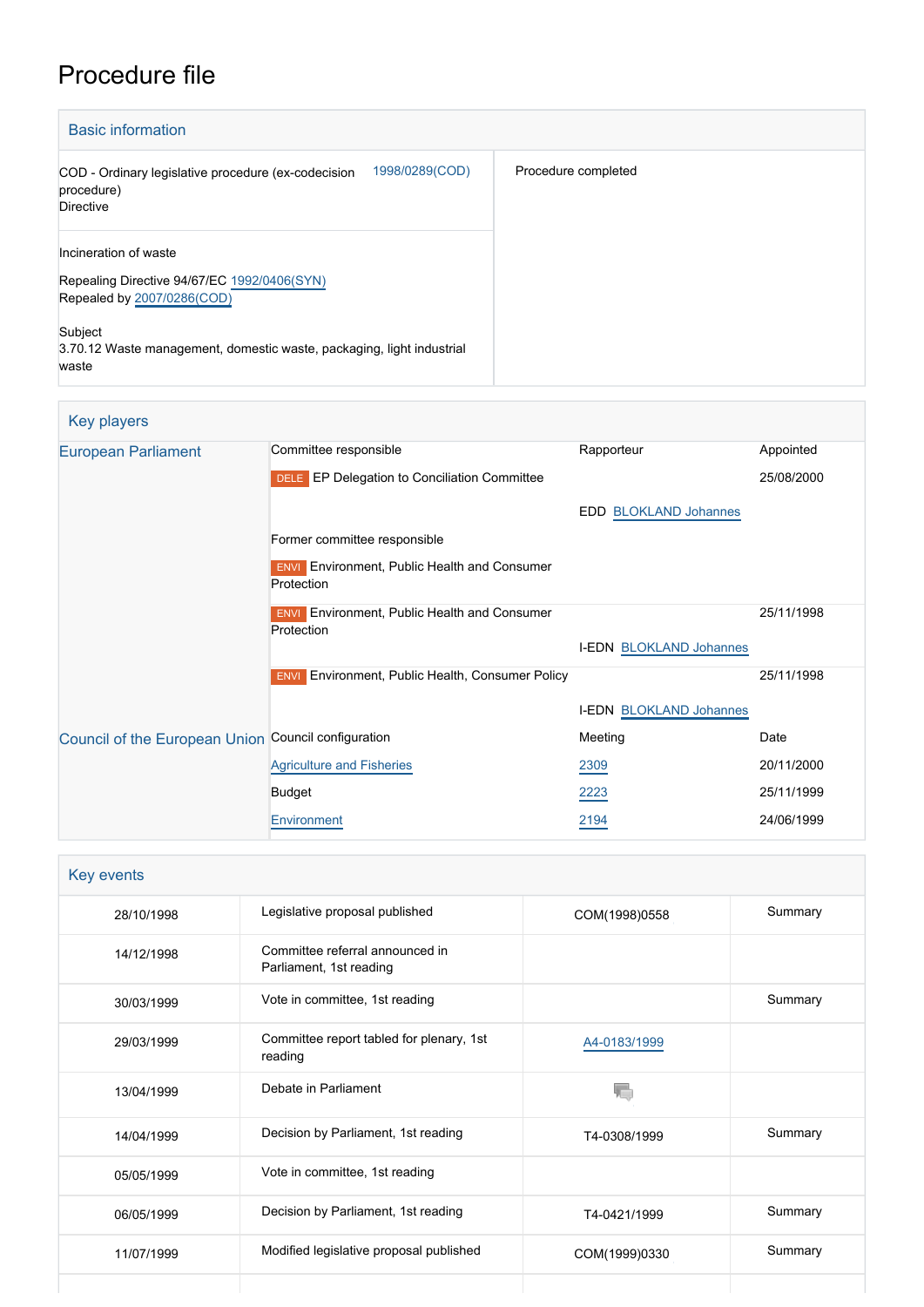| 25/11/1999 | Council position published                                  | 11472/1/1999 | Summary |
|------------|-------------------------------------------------------------|--------------|---------|
| 02/12/1999 | Committee referral announced in<br>Parliament, 2nd reading  |              |         |
| 23/02/2000 | Vote in committee, 2nd reading                              |              | Summary |
| 22/02/2000 | Committee recommendation tabled for<br>plenary, 2nd reading | A5-0056/2000 |         |
| 14/03/2000 | Debate in Parliament                                        | T.           |         |
| 15/03/2000 | Decision by Parliament, 2nd reading                         | T5-0100/2000 | Summary |
| 25/08/2000 | Parliament's amendments rejected by<br>Council              |              |         |
| 11/10/2000 | Formal meeting of Conciliation<br>Committee                 |              |         |
| 11/10/2000 | Final decision by Conciliation Committee                    |              | Summary |
| 10/10/2000 | Joint text approved by Conciliation<br>Committee co-chairs  | 3641/2000    |         |
| 25/10/2000 | Report tabled for plenary, 3rd reading                      | A5-0321/2000 |         |
| 15/11/2000 | Debate in Parliament                                        | T.           |         |
| 16/11/2000 | Decision by Parliament, 3rd reading                         | T5-0512/2000 | Summary |
| 20/11/2000 | Decision by Council, 3rd reading                            |              |         |
| 04/12/2000 | Final act signed                                            |              |         |
| 04/12/2000 | End of procedure in Parliament                              |              |         |
| 28/12/2000 | Final act published in Official Journal                     |              |         |

# Technical information

| Procedure reference        | 1998/0289(COD)                                                            |
|----------------------------|---------------------------------------------------------------------------|
| Procedure type             | COD - Ordinary legislative procedure (ex-codecision procedure)            |
| Procedure subtype          | Legislation                                                               |
| Legislative instrument     | Directive                                                                 |
|                            | Repealing Directive 94/67/EC 1992/0406(SYN)<br>Repealed by 2007/0286(COD) |
| Legal basis                | EC Treaty (after Amsterdam) EC 175-p1; Rules of Procedure EP 52-p1        |
| Stage reached in procedure | Procedure completed                                                       |
| Committee dossier          | CODE/5/13562                                                              |

| Documentation gateway                             |                                               |            |            |         |
|---------------------------------------------------|-----------------------------------------------|------------|------------|---------|
| Legislative proposal                              | COM(1998)0558<br>OJ C 372 02.12.1998, p. 0011 | 29/10/1998 | EC.        | Summary |
| Committee draft report                            | PE229.253                                     | 27/01/1999 | EP         |         |
| Economic and Social Committee: opinion.<br>report | CES0200/1999<br>OJ C 116 28.04.1999, p. 0040  | 25/02/1999 | <b>ESC</b> |         |
|                                                   |                                               |            |            |         |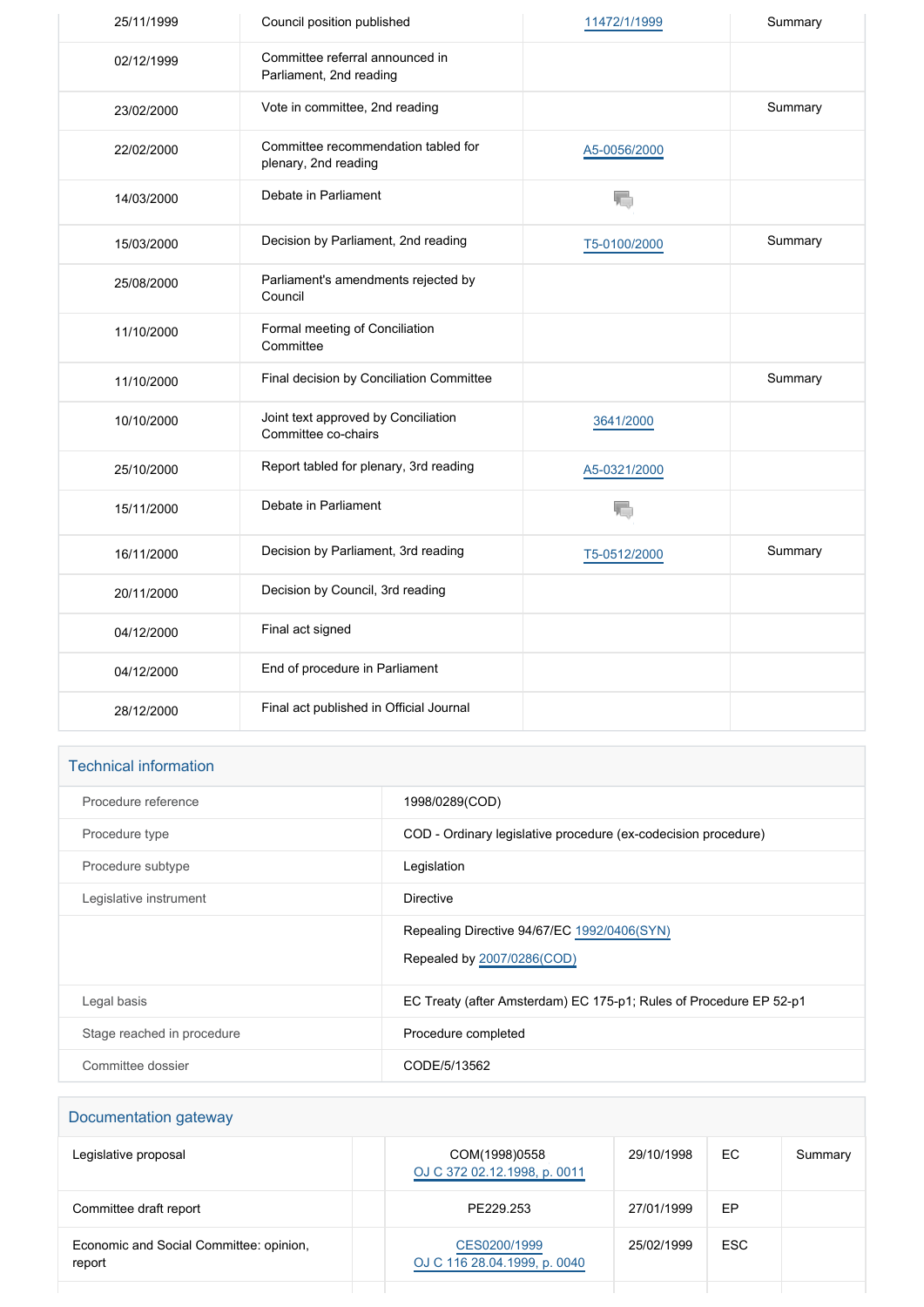| Committee of the Regions: opinion                                                               | CDR0447/1998<br>OJ C 198 14.07.1999, p. 0037         | 10/03/1999 | CofR          |         |
|-------------------------------------------------------------------------------------------------|------------------------------------------------------|------------|---------------|---------|
| Committee report tabled for plenary, 1st<br>reading/single reading                              | A4-0183/1999<br>OJ C 219 30.07.1999, p. 0008         | 30/03/1999 | EP            |         |
| Text adopted by Parliament, 1st reading/single<br>reading                                       | T4-0308/1999<br>OJ C 219 30.07.1999, p.<br>0176-0264 | 14/04/1999 | EP            | Summary |
| Reconsultation                                                                                  | SEC(1999)0581                                        | 28/04/1999 | EC            |         |
| Text adopted by Parliament confirming<br>position adopted at 1st reading                        | T4-0421/1999<br>OJ C 279 01.10.1999, p.<br>0253-0274 | 06/05/1999 | EP            | Summary |
| Modified legislative proposal                                                                   | COM(1999)0330<br>OJ C 150 30.05.2000, p. 0001        | 12/07/1999 | EC            | Summary |
| Council position                                                                                | 11472/1/1999<br>OJ C 025 28.01.2000, p. 0017         | 26/11/1999 | <b>CSL</b>    | Summary |
| Commission communication on Council's<br>position                                               | SEC(1999)1971                                        | 30/11/1999 | EC            | Summary |
| Committee draft report                                                                          | PE232.378                                            | 19/01/2000 | EP            |         |
| Committee recommendation tabled for<br>plenary, 2nd reading                                     | A5-0056/2000<br>OJ C 377 29.12.2000, p. 0006         | 23/02/2000 | EP            |         |
| Text adopted by Parliament, 2nd reading                                                         | T5-0100/2000<br>OJ C 377 29.12.2000, p.<br>0046-0149 | 15/03/2000 | EP            | Summary |
| Commission opinion on Parliament's position<br>at 2nd reading                                   | COM(2000)0280                                        | 06/07/2000 | EC            | Summary |
| Joint text approved by Conciliation Committee<br>co-chairs                                      | 3641/2000                                            | 11/10/2000 | <b>CSL/EP</b> |         |
| Report tabled for plenary by Parliament<br>delegation to Conciliation Committee, 3rd<br>reading | A5-0321/2000<br>OJ C 223 08.08.2001, p. 0008         | 26/10/2000 | EP            |         |
| Committee draft report                                                                          | PE287.576                                            | 06/11/2000 | EP            |         |
| Text adopted by Parliament, 3rd reading                                                         | T5-0512/2000<br>OJ C 223 08.08.2001, p.<br>0192-0283 | 16/11/2000 | EP            | Summary |

#### Additional information

European Commission **[EUR-Lex](http://ec.europa.eu/prelex/liste_resultats.cfm?CL=en&ReqId=0&DocType=COD&DocYear=1998&DocNum=0289)** 

#### Final act

 [Directive 2000/76](https://eur-lex.europa.eu/smartapi/cgi/sga_doc?smartapi!celexplus!prod!CELEXnumdoc&lg=EN&numdoc=32000L0076) [OJ L 332 28.12.2000, p. 0091](https://eur-lex.europa.eu/JOHtml.do?uri=OJ:L:2000:332:SOM:EN:HTML) Summary

# Incineration of waste

PURPOSE: the proposed directive seeks to integrate the technical progress that has been made in the control of incineration processes and to extend the scope of existing Community measures to combat the pollution of air, water and land caused by the incineration of municipal and other non-hazardous wastes. CONTENT: the proposal's key objectives are to: - reduce substantially emissions of several key pollutants to air and control releases to water and land; - provide a major contribution to the achievement of the target contained in the Fifth Environment Action Programme to reduce emissions of dioxins and furans from known sources by 90% between 1985 and 2005 with a specific objective to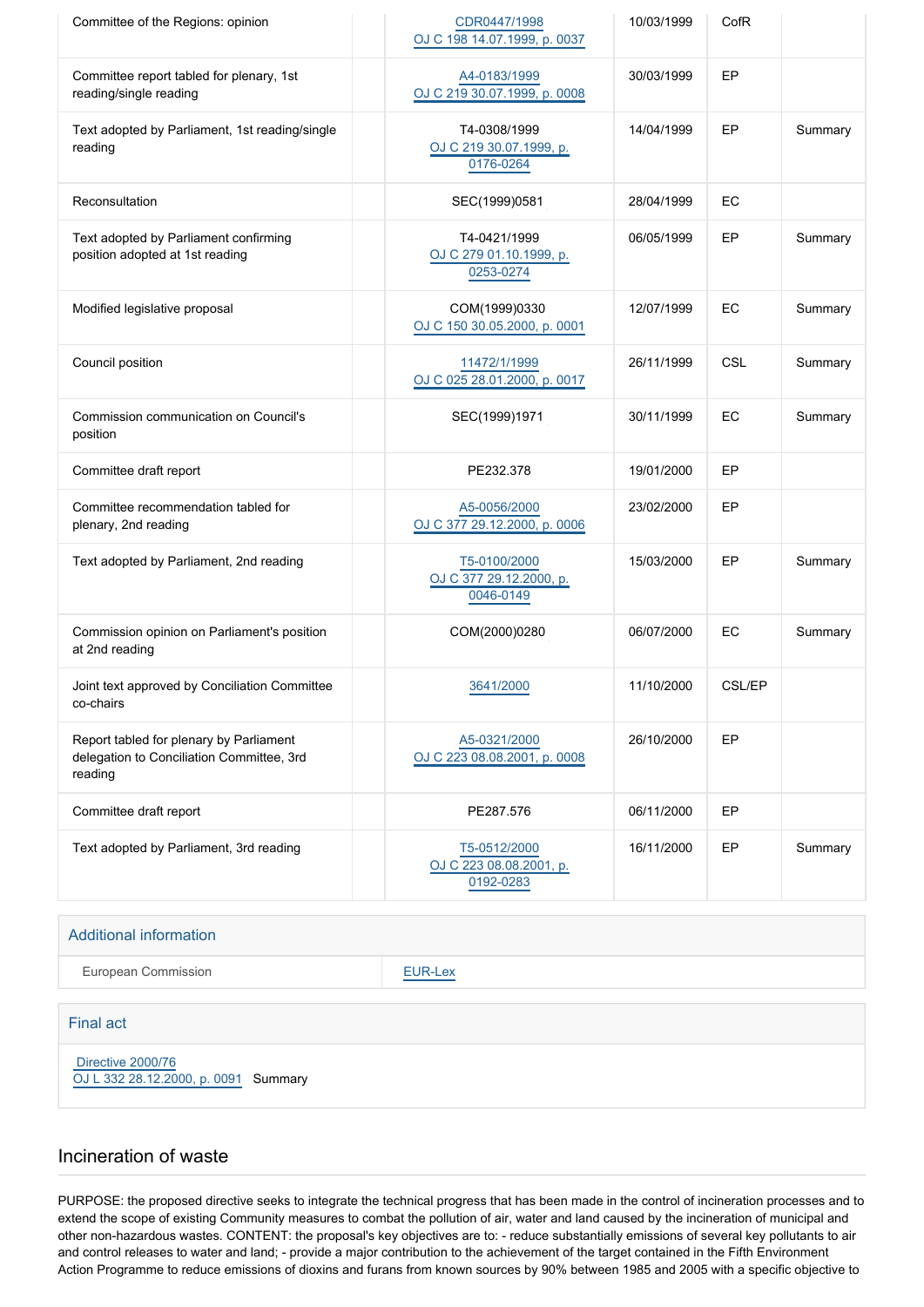introduce standards for dioxin and furan emissions for municipal waste incineration; - contribute to a reduction in releases of heavy metals; provide a coherent methodology for the regulation and operation of non-hazardous waste incineration and co-incineration (the incineration of wastes in industrial plants, whose main purpose is to generate energy or produce material products and which incinerate waste as regular or additional fuel). The main elements of the proposed Directive include: - the extension of the scope of the existing legislation to cover the incineration of non-hazardous non-municipal wastes as well as hazardous wastes excluded from the Directive on hazardous waste incineration (94/67/EC); - the introduction of emission limits for plants that co-incinerate waste; - the updating of emission limits applicable to municipal waste incineration plants and the addition of limits on releases to water in order to reduce substantially the environmental impact of incineration and contribute to emission reductions and air quality targets, while preventing a transfer of pollutants to water; - the requirement that, as far as possible, heat generated in the incineration process shall be recovered and residues shall be prevented, reduced or recycled.?

#### Incineration of waste

A single directive will apply to the incineration of both hazardous and non-hazardous waste, as the result of the vote on a report by Hans BLOKLAND (I-EDN, NL) in the Committee. There was considerable disagreement over whether or not this merging of two Commission proposals should be welcomed. Two French MEPs, Marie-Noëlle LIENEMANN (PES) and Françoise GROSSETÊTE (EPP), were opposed to the move because they feared it would mean weaker emission standards for hazardous waste. But both the rapporteur and the Commission representative explained that merging the two proposals would lead to more transparent and consistent rules. Amendments had been tabled to ensure that hazardous waste would be properly processed. Twenty-two MEPs then voted for the first of the "merging" amendments, with 11 against and 3 abstentions. In the end, a clear majority was in favour of the draft legislative proposal and the draft report, although most members of the EPP were against it. The committee adopted a wide range of amendments: - the directive will now cover hazardous as well as non-hazardous waste; - hazardous waste will be described in detail so that the incineration and treatment process can be adapted; - the definition of a "co-incineration plant" has been improved to prevent any legalistic escape clause: this means that plants which treat waste thermally come under the directive, regardless of whether they only "reduce" the waste or not; - small plants (under 50 MWth) were excluded from emission limit values under the Commission proposal: the Environment Committee voted to include them; - a standard for ammonia was added as this is a substance that is often emitted by cement kilns; - new plants will have to use combined heat and power. The amendments of the Green Group seeking to reduce the emission limit values for dioxins by 90 percent were not accepted. The rapporteur pointed out that the Commission proposal would already lead to an enormous reduction - from 2400 g/year now to 10 g/year EU-wide two years after the directive has come into force. ?

# Incineration of waste

Adopting the report by Johannes Blokland (I-EDN,NL), the European Parliament considers that the incineration of hazardous and non-hazardous waste should be the subject of a single directive with common emission limit values. The directive should contribute to the achievement of the overall objective defined by European waste policy: prevention, recycling, incineration with energy use and final disposal. According to the adopted amendments, hazardous waste is defined in greater detail, in order that the incineration and treatment processes can be adapted. The definition of "coincineration plant" has been improved in order to to eliminate any possibility of escaping the legislation. Plants which thermally treat waste come under the directive, regardless of whether they only reduce the waste or not. The Parliament calls for more rigorous emission limit values than those proposed by the Commission, notably with regard to nitrous oxide (NOx), dust and ammonia. It demands that, in certain cases, yet more stringent standards than those set by the directive may be imposed for discharges into the atmosphere as for discharges into water. The Parliament requests that the issuing of permits for incineration plants should be subject to certain conditions (eg. the existence of a regional waste plan; the region has implemented other measures to reduce the volume of waste, systems for sorting and phasing out dangerous components and the introduction of pre-sorting). Furthermore, the issuing of new permits should be forbidden in regions where the environmental quality standards are in danger of being exceeded. The Parliament insists that plants which become operational after 31/12/2003 should seek to recover the heat generated during the incineration process as far as possible, namely by means of combined heat and power generation, the generating of process steam or district heating.?

# Incineration of waste

Following the entry into force of the Treaty of Amsterdam on 01/05/99, the European Parliament confirmed as its first reading under codecision procedure its vote of 14/04/99 on the proposal for a Council directive on the incineration of waste.?

# Incineration of waste

This amended proposal for a European Parliament and Council Directive on the incineration of waste, adopted pursuant to Article 250 (2) of the Treaty, takes account of a number of amendments that the European Parliament adopted at its plenary session on 14 April 1999. The main amendment accepted concerns the merger of the proposal for a Directive on the incineration of waste and Directive 94/67/EC on the incineration of hazardous waste. This merger subsequently introduces an emission limit value for nitrogen oxides and tightens some emission limit values for heavy metals for plants incinerating or co-incinerating hazardous waste only. Article 14 of Directive 94/67/EC foresees that any emission value established following a revision of that Directive shall not apply to to existing incineration or co-incineration plants before 31/12/2006. It is therefore necessary to include a transition period for existing incineration or co-incineration only hazardous waste according to this Article. As a consequence of this merger it is also necessary to add the definition of hazardous waste to the text and to determine which Directive shall apply for plants incinerating or co-incinerating hazardous waste after the implementation of the Proposal and before the Directive 94/67/EC is repealed. In addition to the above-mentioned transition period to harmonise the standards of non-hazardous and hazardous waste the following provisions have been modified or introduced, compared to Directive 94/67/EC, for plants only incinerating or co-incinerating hazardous waste : - the calculation of the "total emission limit value" has been facilitated by introducing fixed "total emission limit values" for certain kilns and so called "Cprocess values" and "total emission limit values" for combustion plants (Annex II.2); - a new Annex IV provides for emission limit values for discharges from the cleaning of exhaust gases. The Commission also accepts the amendment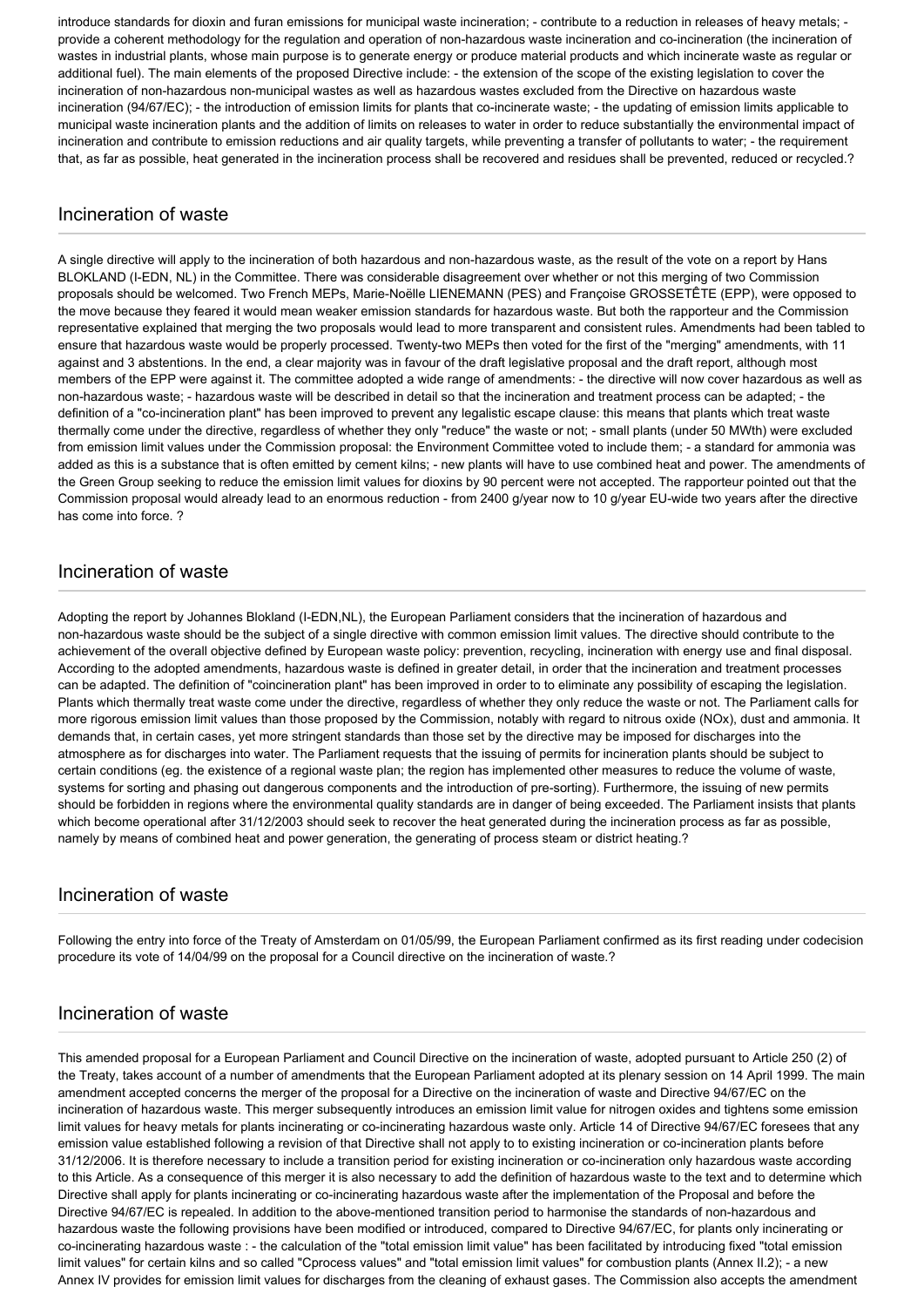underlining that the protection of health must be given priority over economic considerations as well as the amendment which broadens the definition of co-incineration plants by clarifying that it means any stationary or mobile plant whose main purpose is the generation of energy or production of material products and which thermally treats wastes with the exception of treatments dedicated to the recovery of the metal content of the waste and to the cleaning of tools. It is worth noting that the Commission rejected these amendments which aim notably at : the introduction of waste management elements; - establishing links with air and water quality standards; - changing the emission limit values for incineration or co-incineration plants; - requiring that the heat generated in an incineration process or a co-incineration process be systematically recovered.?

# Incineration of waste

The Council's common position, whilst generally maintaining the approach proposed by the Commission, has added a series of provisions aiming either to strengthen or clarify the text. As requested by the European Parliament, the Council agreed to merge : - the existing Directive concerning the incineration of hazardous waste; - the Commission's proposal amending the Directive (which introduces emission limit values and associated conditions for the treatment of waste water); - the Commission's proposal on the incineration of waste to strengthen the provisions contained in existing legislation on municipal waste incineration, on the one hand, and to cover waste not within the scope of the existing Directive on the incineration of hazardous waste, on the other. Concerning the merge and subject to a specified transition period for NOx and heavy metal emissions caused by the incineration of hazardous waste, the Council accepted that for hazardous and non-hazardous waste the same emission limit values apply. More stringent provisions are maintained concerning the reception and storage purposes. New elements which have been introduced by the Council are based on the following points : - scope : the Council decided it was appropriate to consider vegetable waste from the food processing industry and cork waste biomass and, therefore, excluded them from the scope of the Directive; - definitions: the Council specified the notions of "dangerous waste", "mixed municipal waste", "co-incineration plant", "existing incineration plant", and "nominal capacity"; - application and permit: Member States who wish to do so may list the types of waste in the permit which can be co-incinerated in defined categories of such plants; if an operator of a plant incinerating non-hazardous waste envisages starting also to incinerate hazardous waste, the permit must be adapted according to provisions in the Directive relating to the integrated prevention and the reduction of pollution; - operating conditions: the Council added conditions for the co-incineration of hazardous waste and added an exemption clause for existing bark boilers, a provision to ensure the secure handling of infectious clinical waste and a provision aiming to ensure that the management of the plants shall be in the hands of a competent natural person; - water discharges from the cleaning of exhaust gases: the common position specifies that the waste waters to be dealt with concern only those resulting from the cleaning of exhaust gases. It underlines that if the waste waters are treated outside the plant this should be done according to strict conditions including, for example, the prohibition of dilution. Moreover, the Council added an optional provision for Member States to set emission limit values for polycyclic aromatic hydrocarbons (PAHs) or other pollutants; - measurement requirements: the Council added the same optional clause for air, as it did for water. It also added another optional clause allowing competent authorities to issue a permit allowing the possibility to reduce the periodic measurement for heavy metals and dioxins and furans, but onlyunder very strict conditions. After 2005, however, such derogations can only be authorised if the emissions are 50% below the emission limit values and if specific criteria have been developed according to the Committee procedure provided for by the Directive. The Council introduced a 97% daily average value over the year for the carbon monoxide emission limit value mentioned in Annex V(e). Finally, the compliance figures and limit values for emissions into water have been changed to offer an alternative both for total suspended solids and heavy metals. The Council added a review clause asking the Commission to report before the end of 2008 both to the European Parliament and the Council on the application of the proposed Directive and the experience and progress achieved since its implementation, to be accompanied, if appropriate, by proposals for revision. On the subject of transitional provisions, the Council added a new paragraph 3 to clarify that plants, which are producing products or generating energy and which have a permit where required by Community legislation, shall, if they start to co-incinerate waste not later than 4 years after the entry into force of the Directive, be regarded as existing co-incineration plants. The Council has also made a certain number of amendments to the Annexes.?

# Incineration of waste

The Commission considers that the common position does not alter the objectives and the technical approach which were at the basis of the proposal, and that it enables us to clarify and reinforce certain aspects of it. Therefore, it supports the common position.?

# Incineration of waste

The committee adopted the recommendation for second reading (codecision procedure) by Hans BLOKLAND (EDD, NL) amending the Council's common position on the directive on waste incineration. The Council and Commission had accepted Parliament's suggestion made at first reading in April 1999 that the two proposed directives on the incineration of hazardous and non-hazardous waste be merged. The committee felt that the common position provided a good framework for legislation. However, if the objectives of improving air quality and health were to be met, it was necessary to amend the scope of the directive and the definitions, measurement requirements and emission standards proposed. The rapporteur stressed the importance of this - very technical - issue because of the effects of incineration on public health and air quality throughout the Community. Constant emission standards and clear rules for outputs were needed. The same rules should apply to all incineration plants. The committee adopted an important compromise amendment demanding that a number of incineration plants be excluded from the directive, namely those treating only vegetable waste from agriculture and forestry, vegetable waste from the food processing industry and fibrous waste from sorting, screening and washing of virgin pulp and paper production. Wood waste, it said, should also be excluded but with the exception of waste that might contain halogenated organic compounds or heavy metals as result of coating. Also excluded were cork waste, radio-active waste and waste from off-shore oil and gas installations. As regards the combined incineration of waste in cement kilns, the committee wanted a stricter limit for nitrogen oxides for new plants (500 mg/m3 instead of 800 mg/m3). The same amendment called for a longer deadline for exceptions, saying that the period for which authorities should allow a nitrogen oxide limit of 1200 mg/m3 for small plants that incinerate less than 3t of waste per hour should run up to 2010 rather than 2008 as envisaged by the Council. Other important amendments called for plans for incineration plants to be better publicised and for dioxin samples to be taken more frequently. Whereas the Council wanted at least two measurements of dioxins to be taken per year, the committee wanted even tougher controls. If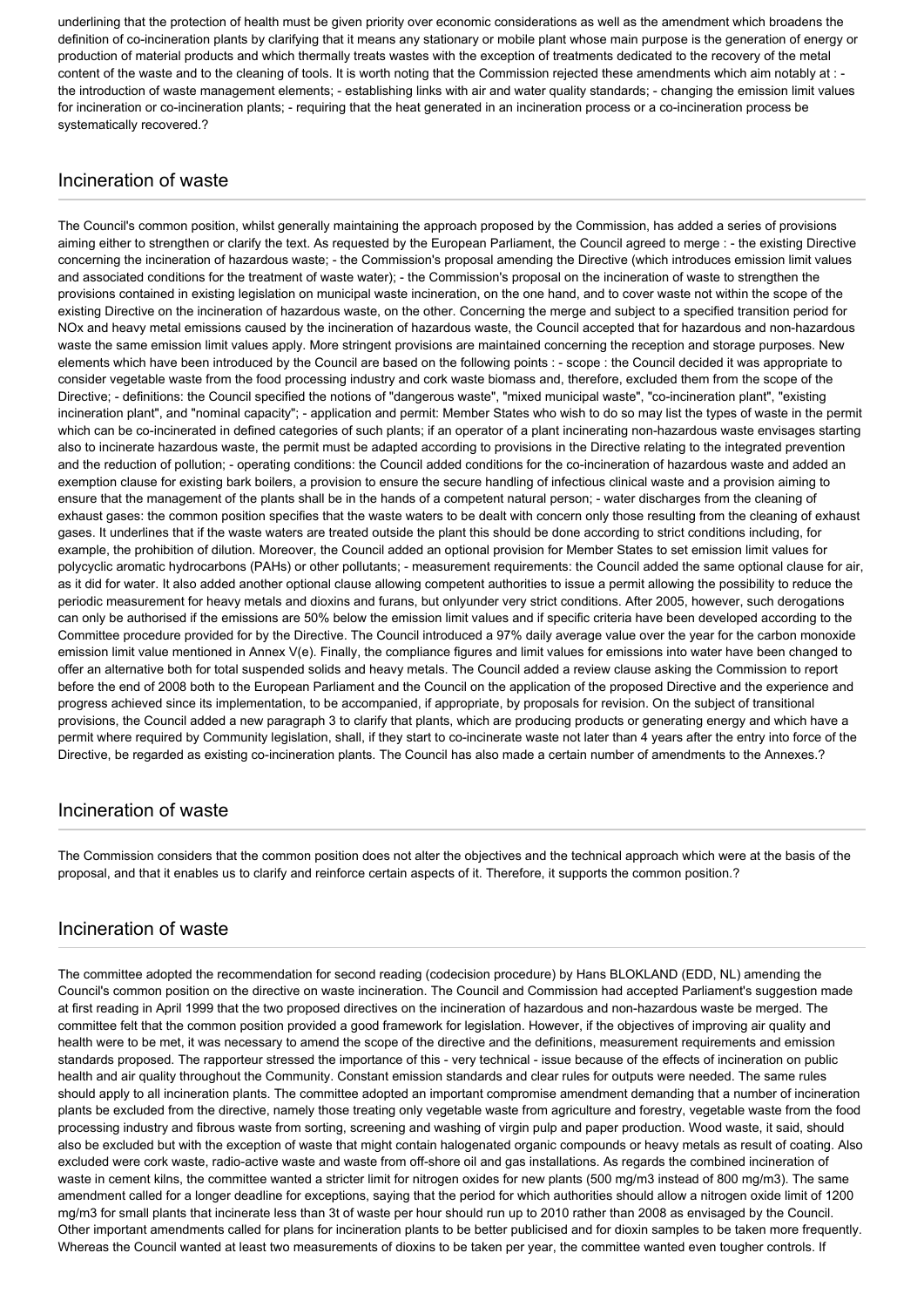categories of waste were used which were more likely to produce dioxins, or if the periodic dioxin measurements justified more extensive monitoring, samples should be taken at least every three months. The committee also called for mercury and ammonia levels to be constantly monitored, as already happened in Germany and Denmark. ?

# Incineration of waste

The European Parliament has adopted the report drafted by Mr. Johannes BLOKLAND (EDD, Neth) for a resolution on the common position adopted by the Council with a view to adopting a European Parliament and Council Directive on the incineration of waste. This report was subject to amendments and the addition of new Articles. The new Articles put in place relate to: - the Directive on waste management plans including plans for the pre-sorting of waste intended for incineration which is said to be needed in order to supplement the Community strategy for waste management; - the Directive shall be without prejudice to other Community legislation on waste and on protecting health and safety of workers at incineration plants; - the incineration or co-incineration plants: if an incineration or co-incineration plant does not comply with the conditions of the permit, in particular with the emission limit values for air and water, the competent authority shall take action to enforce compliance. Furthermore, the amendments which are included in this report relate to: - the Directive is intended to contribute towards attaining the overriding goal of European waste policy, particularly in terms of waste hierarchy: prevention, recycling, incineration with energy use and final disposal; - the incineration of vegetable waste from the food processing industry; - the total organic carbon (TOC) content, minus the content of elemental carbon, is less than 3% or their loss on ignition is less than 5% of the dry weight of the material; - the date for the exemption for NOx shall now be 1 January 2007 and the date for the exemption of dust shall be the same.?

# Incineration of waste

The Amended proposal on the incineration of waste seeks to replace the three existing Directives 89/369, 89/429, 94/67 on the incineration of municipal waste and hazardous waste and to extend the scope of Community legislation on incineration. Out of the 16 amendments adopted by the European Parliament, the Commission has accepted six of them in full, two in part and one in principle. The amendements accepted by the Commission related in particular to: - the changing of the scope of the future of the Directive which proposes to exclude certain clean biomass to support the use of alternative sources of energy; - the addition of some examples of heat recovery from the text; - strengthening the requirement for the delivery and reception of waste; - the clarification that for some hazardous waste the retention time at 1,100°C is 2 seconds; - the addition of a new emission limit value for NOx of 500 mg for new cement kilns co-incinreatign waste. This figure is in line with the cost-benefit evaluation done for the Commission. On the other hand, the amendments not accepted by the Commission include those which: - seek to include waste management elements; - seek to introduce links with air and water quality standards; - seeks to provide for higher combustion temperatures for non-hazardous waste; - seeks to introduce an interpretation of hazardous waste which does not exist in waste legislation; - seeks to reduce the extra transition period provided for in annex II for certain cement kilns by one year.?

# Incineration of waste

The Conciliation Committee reached agreement on a joint text for the directive following the provisional agreement at trialogue level on 12 July 2000. The main elements of the agreement were: (a) a compromise regarding the scope of the directive: agreeing on exemptions had been one of the most difficult issues in the negotiations. Parliament wanted to limit seven exemptions as far as possible and provide for them to be clearly defined in order to avoid any ambiguity in the directive's future application. It was agreed to limit the exclusion of plants treating vegetable waste from food processing to those where the heat generated is recovered. Parliament also secured an exemption for fibrous waste from virgin pulp production and from paper produced from pulp if it is co-incinerated. A compromise text was also agreed concerning exemptions for radioactive waste and animal carcasses; (b) much stricter NOx-emission limit values (500mg/m3) for all new co-incineration plants; (c) improved access to information for the public: despite considerable resistance from Council, it was agreed that all incineration plants which incinerate more than two tonnes of waste per hour must publish an annual report including information on the plant's emissions. All smaller plants have to be included in a list which will be made available to the public. ?

#### Incineration of waste

By adopting the resolution drafted by Mr Hans BLOKLAND (EDD, NI), the Parliament approved an agreement reached in conciliation on a legislative proposal designed to reduce environmental hazards fom waste incineration plants. (Please refer to the previous step in the legislative process, in particular, the decisions of the committee responsible). COD980289 16/11/00 COD EN By adopting the resolution drafted by Mr Hans BLOKLAND (EDD, Nl), the Parliament approved an agreement reached in conciliation on a legislative proposal designed to reduce environmental hazards fom waste incineration plants. (Please refer to the previous step in the legislative process, in particular, the decisions of the committee responsible). ?

# Incineration of waste

PURPOSE: to prevent or limit as far as practicable negative effects on the environment, in particular pollution by emissions into air, soil, surface water and groundwater, and the resulting risks to human health, from the incineration and co-incineration of waste. COMMUNITY MEASURE : Directive 2000/76/EC of the European Parliament and of the Council. CONTENT : the aim of this Directive shall be met by means of stringent operational conditions and technical requirements , through setting emission limit values for waste incineration and co-incineration plants within the Community. In addition, the monitoring of waste water shall permit, for the first time, the reduction of pollution in marine ecosystems and soft water caused by incineration. The reductions shall concern in particular acid gases, such as nitrogen oxides (NOx), sulphur dioxide (SO2), heavy metals and dioxins. Cadmium emissions in the European Union should decrease from 16 tonnes per year in 1995 to 1.1 tonnes in 2005, and for mercury from 36 tonnes per year in 1995 to 7.1 tonnes in 2002. The following plants shall however be